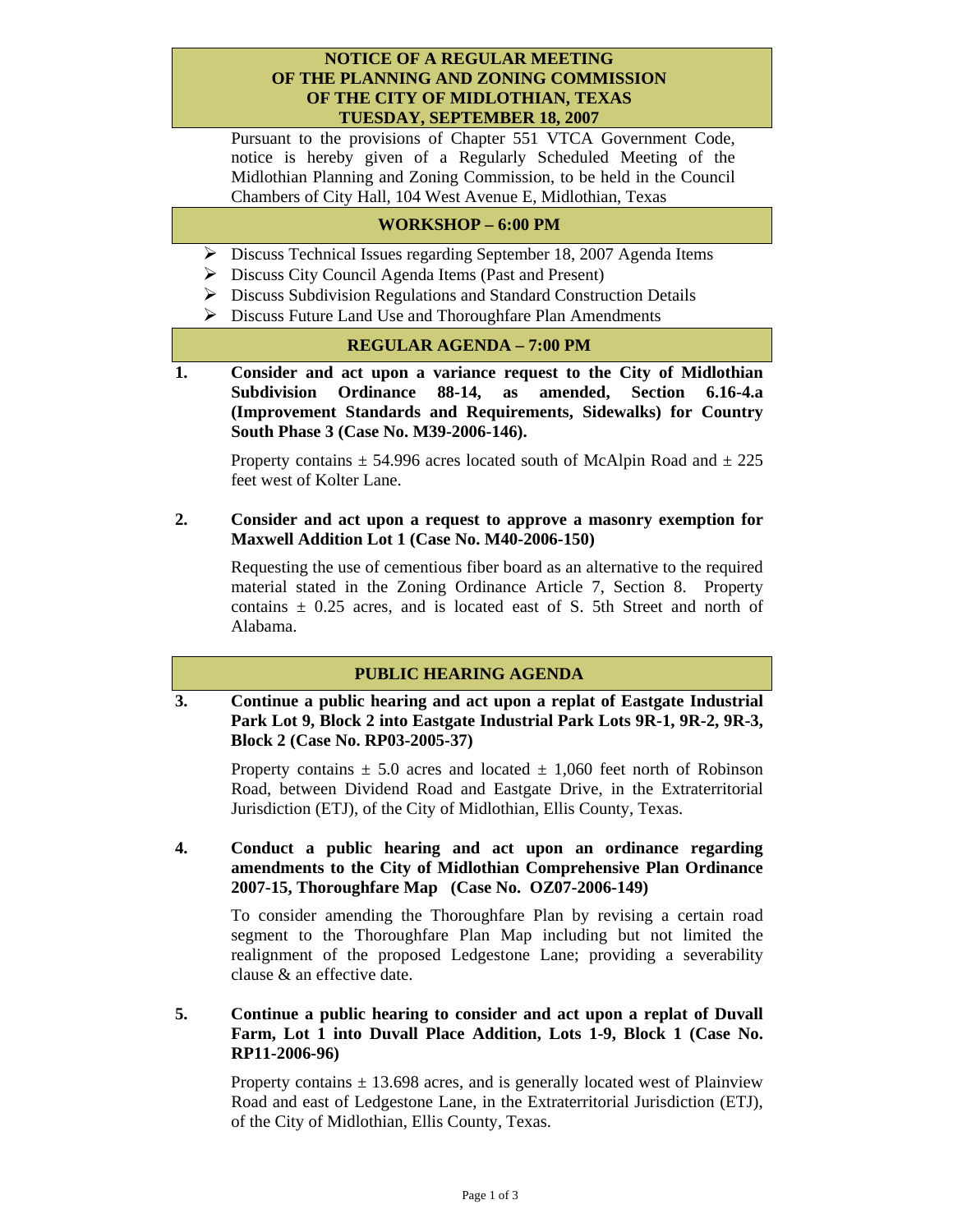#### **PUBLIC HEARING AGENDA** *CONTINUED*

**6. Conduct a public hearing and act and upon a rezoning request of Milligan Addition, Lot 13A, Block 2 from a Commercial (C) District to an Urban Village Planned Development (UVPD) District (professional office & personal services including beauty care) (Case No. Z12-2006- 147).** 

Property contains  $\pm$  0.264 acres and located at the northeast intersection of W. Ave. B and N. 8th Street.

**7. Conduct a public hearing to consider a rezoning request for Parc at Midlothian from Planned Development Four (PD-4) and Single Family One (SF-1) to a proposed Planned Development (PD) District (Multi-Family Uses) (Case No. Z11-2006-134).** 

Property contains  $\pm 22.38$  acres, and located west of Walter Stephenson Road and  $\pm$  100 ft. south of Sierra Vista.

## **8. Conduct a public hearing and act upon an ordinance regarding amendments to the City of Midlothian Zoning Ordinance 89-13, as amended (Case OZ06-2006-148)**

 To consider proposed amendments and changes to the City of Midlothian Zoning Ordinance 89-13, as amended: Article 6, Section 6.1, (Planned Development Amenities); and, any other corresponding additions, deletions or changes to various Sections, Articles and Provisions contained in said Zoning Ordinance and, establishing an effective date.

**9. Continue a public hearing and act upon an ordinance to consider proposed amendments, additions, and changes to the City of Midlothian's Subdivision Ordinance 88-14, as amended, consistent with Texas Local Government Code, Chapter 212, providing a severability clause; and providing an effective date (Case No. OS01-2005-24).** 

## **CONSENT AGENDA**

**10. Consider and act upon a request for a septic waiver approval of Eastgate Industrial Park , Lot 9R-2, Block 2 (case No. M08-2005-38)** 

Property contains  $\pm$  2.00 acres located east of Dividend Road and  $\pm$  1,044 feet north of Robinson Road, in the Extraterritorial Jurisdiction (ETJ), of the City of Midlothian.

**11. Consider/discuss and act upon a request for a septic waiver for Duvall Place Addition, Lots 1-9, Block 1 (case No. M26-2006-105)** 

Property contains  $\pm$  13.698 acres, and is generally located west of Plainview Road and east of Ledgestone Lane, in the Extraterritorial Jurisdiction (ETJ), of the City of Midlothian, Texas.

**12. Consider and Take Action on Planning and Zoning Commission Minutes Dated:** 

August 21, 2007